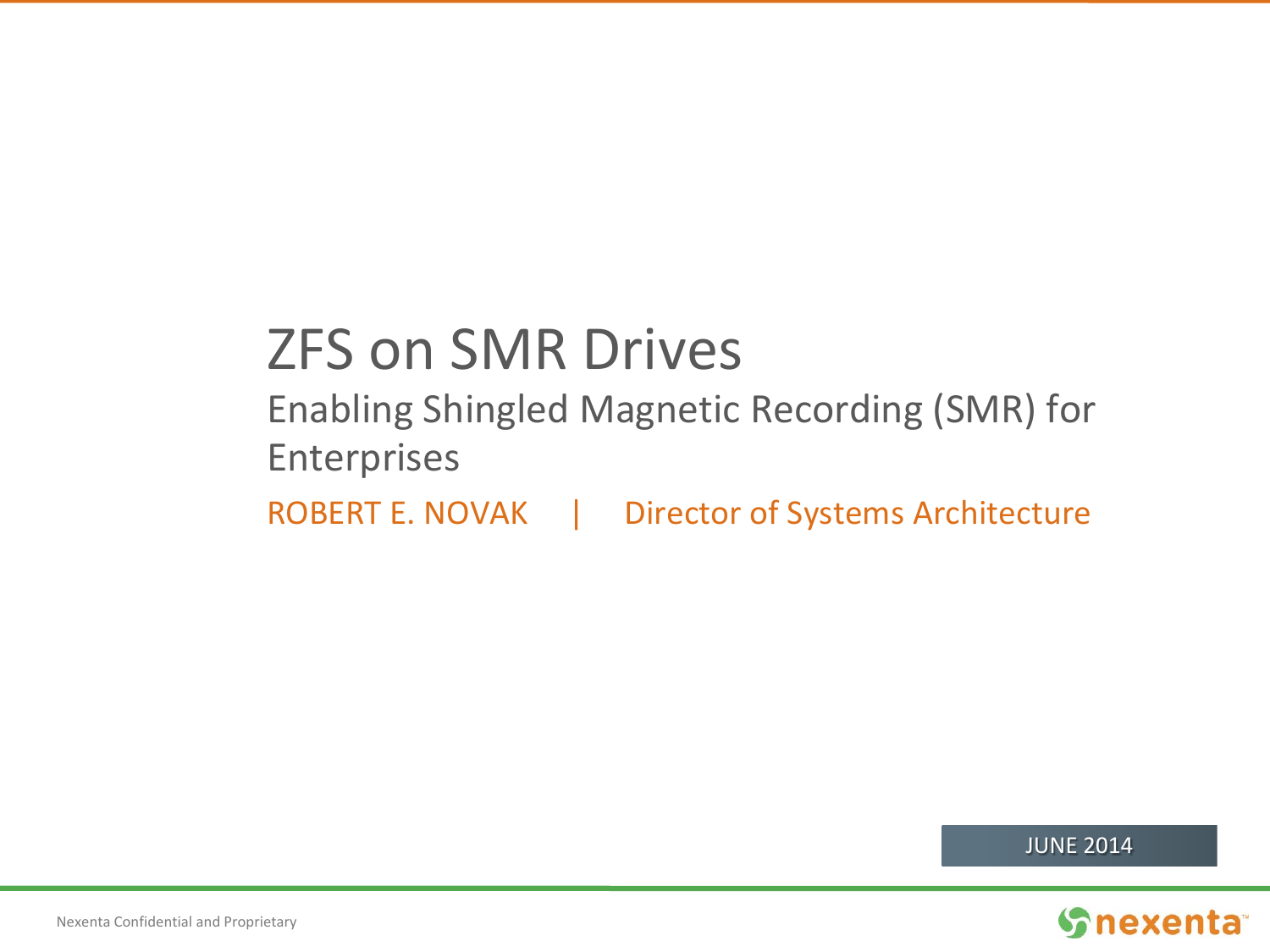- Data Integrity and Consistency
- Sources of Data Corruption/Loss
- ZFS Integrity
- ZFS Merkel Tree
- Storage Opportunity
- Aspects of Devices
- SSD & SMR Similarities
- Challenges for SMR

# **ZFS on Shingled Magnetic Recording Drives**

#### *S* nexenta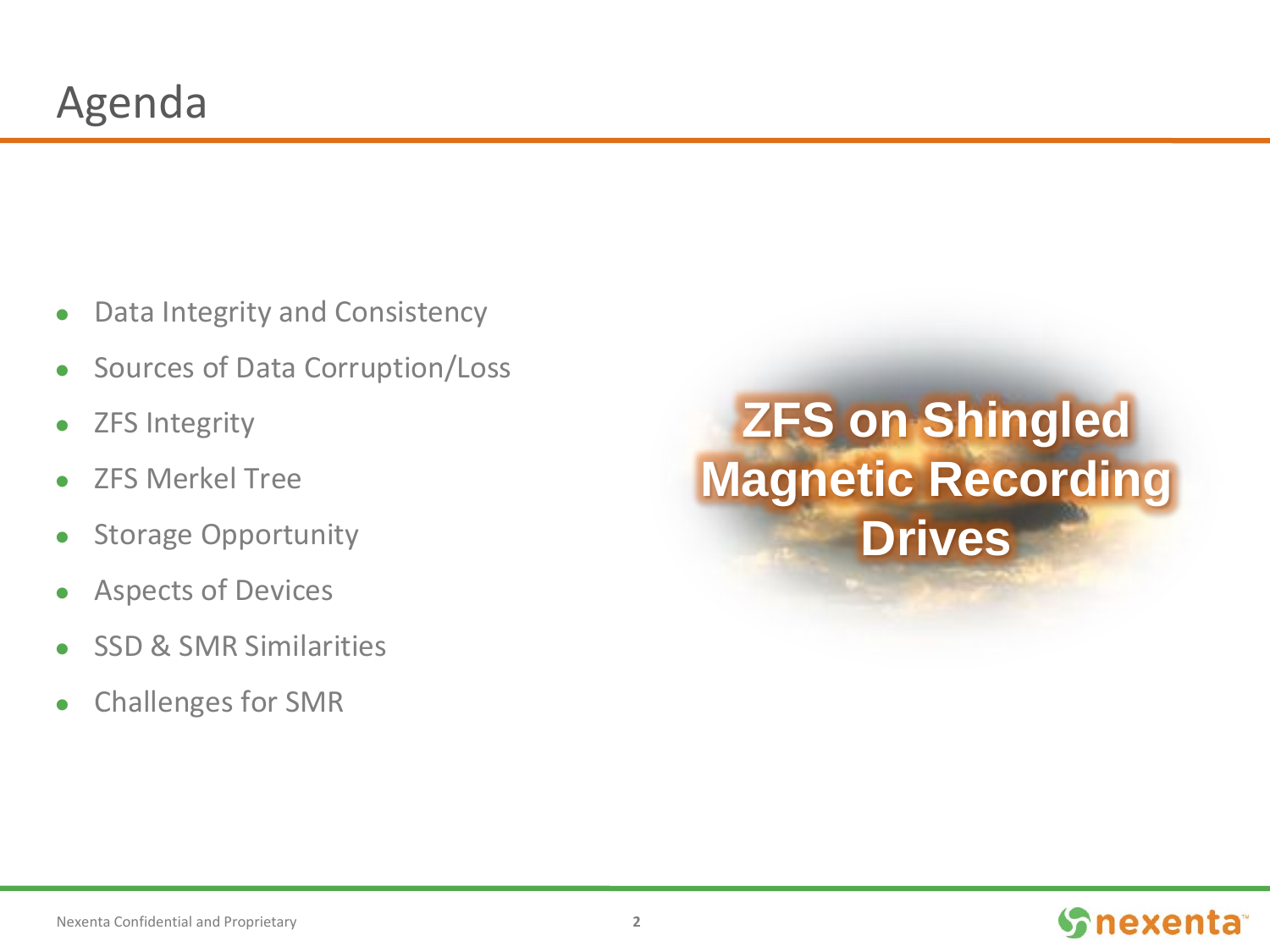#### Every CIO's nightmare – corrupted/lost data

- Lessons from file systems
	- Unix File System Learned to make copies of the superblock that was updated every two seconds – long road from dcheck, ncheck, icheck to fsck
	- Ext3/4 Transaction logging to preserve updates but added RAID to increase performance and reliability
	- Why can't ext4 go beyond 16 TB?
- Disk Drives provide checksums to reduce drive data errors
- Hardware RAID deemed the only "safe" RAID
- Dependence on RAID leads to excessive amounts of storage AND silent corruption AKA bitrot – fueled by volatile write back caches and the "write hole"
- Ceph has added many features for "on the wire" and journal checksums  $(CRC32)^1$

/lists.ceph.com/pipermail/ceph-users-ceph.com/2014-January/007540.html

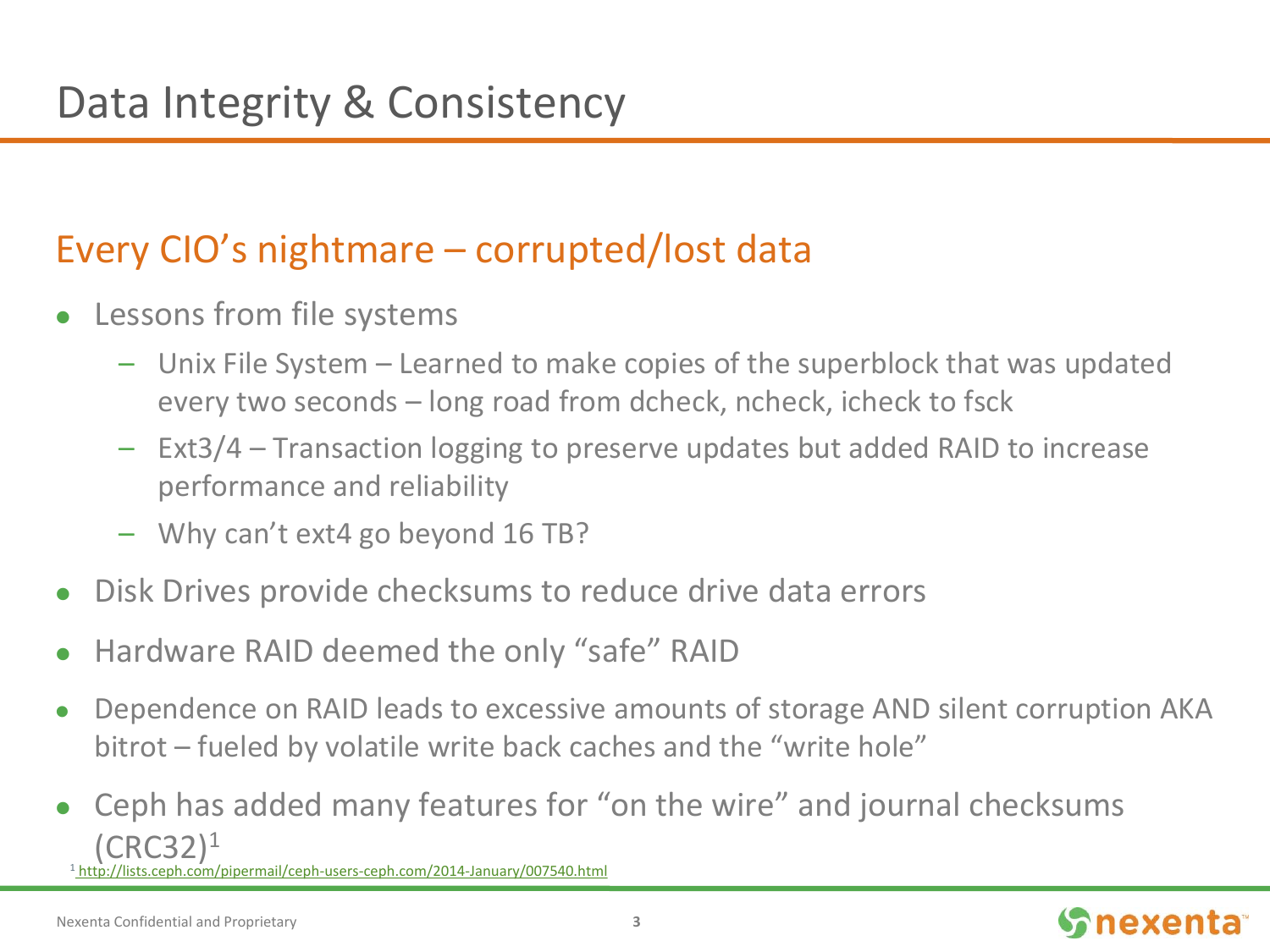#### Don't trust the hardware!

- The connection between the drive and the SAS/SATA buss
- The backplane in the JBOD
- The SAS/SATA cables between the JBOD and RAID/HBA controller
- The PCIe buss in the server

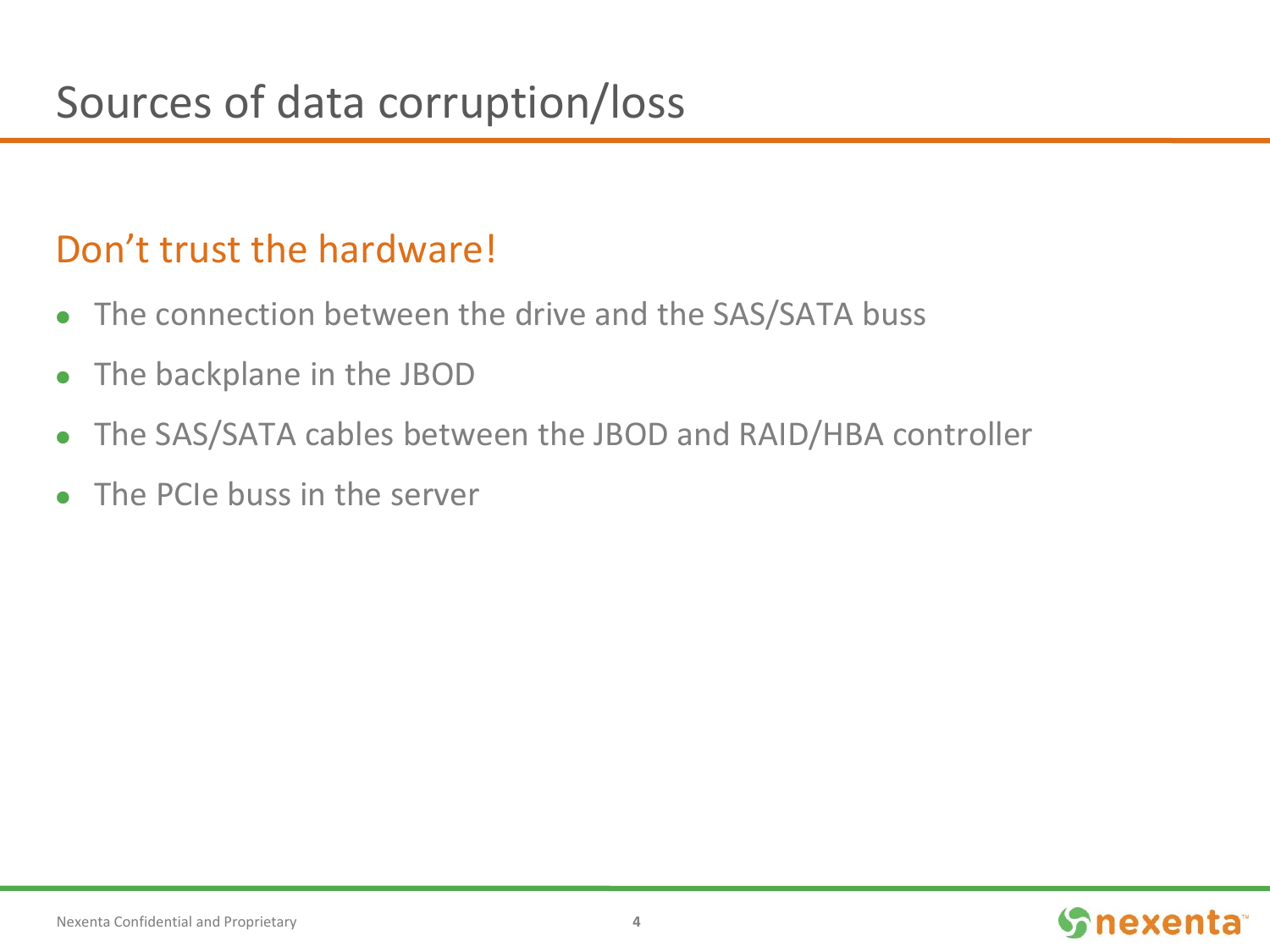## ZFS – Data integrity and consistency are paramount

- ZFS Intention Log
	- Not a write cache
	- Only read on reboot
	- Improves performance
	- Guarantees consistency
- In the presence of system failure, DATA WILL BE LOST
- Prevent data loss from corrupting integrity
- Don't trust the hardware beyond CPU and Memory
- Use Cryptographic Hash SHA256 to verify data
- Use mirroring/ZRAID to protect against corrupted data

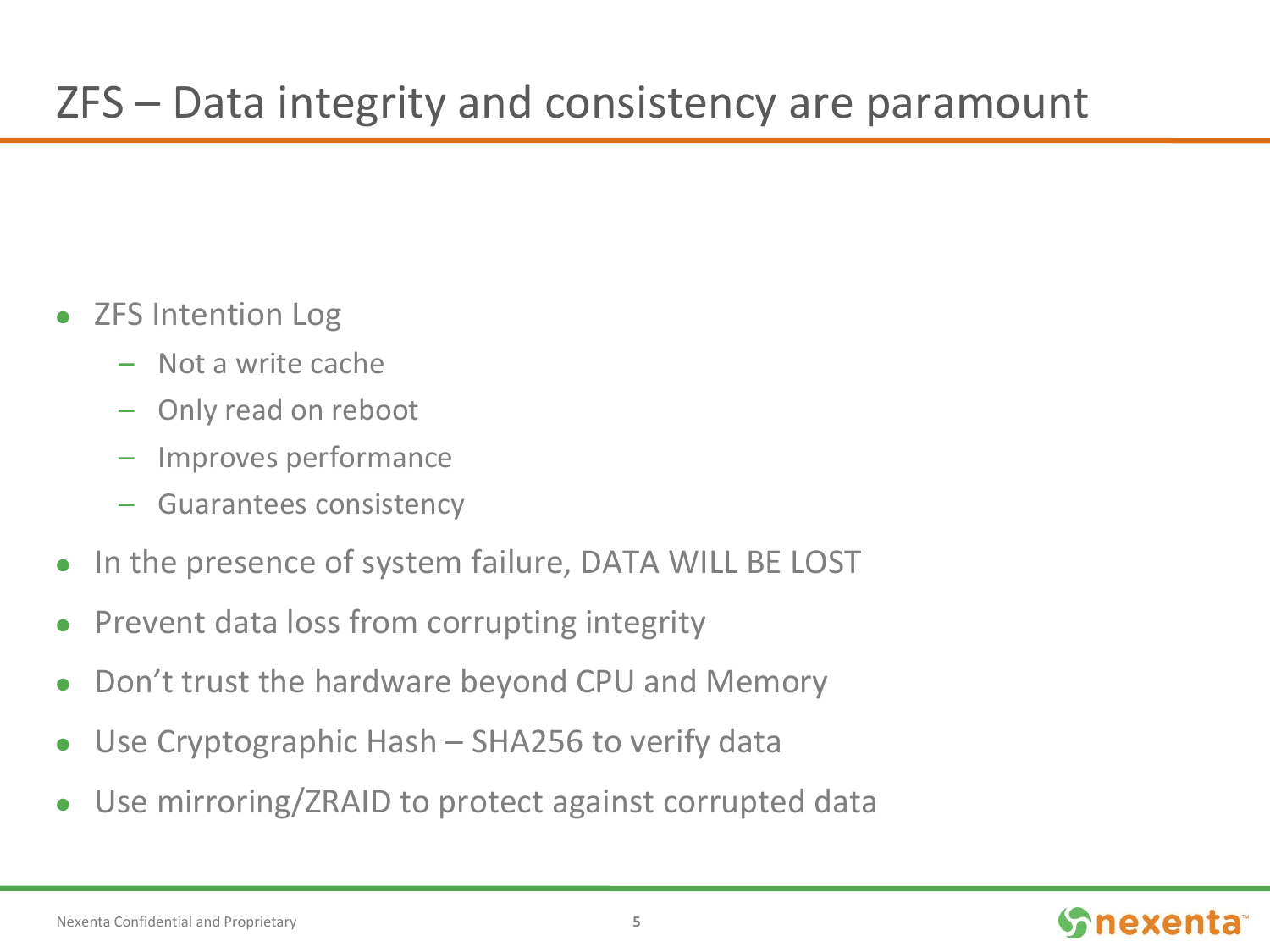

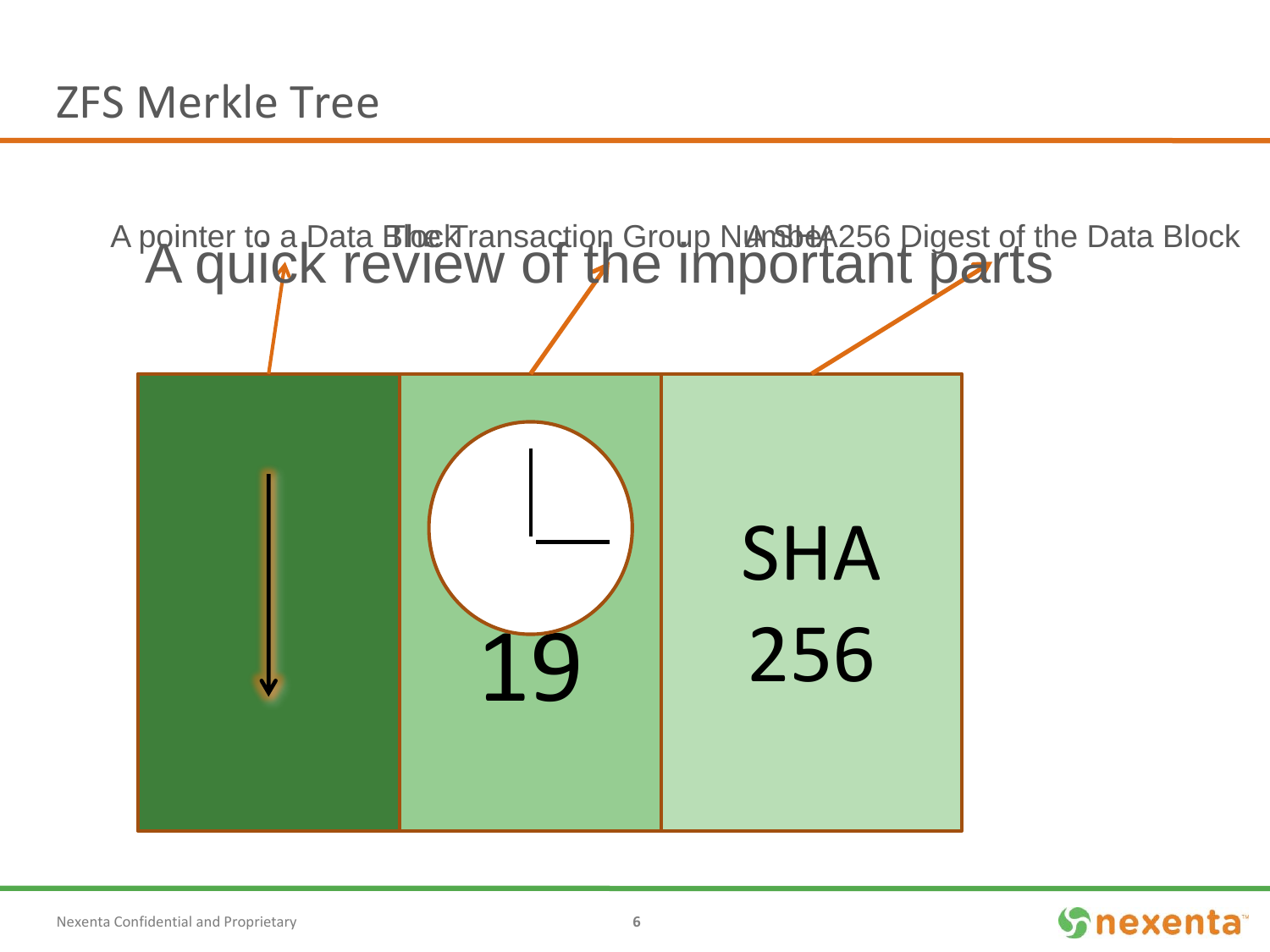## ZFS Copy on Write and Checksumming



#### **Snexenta**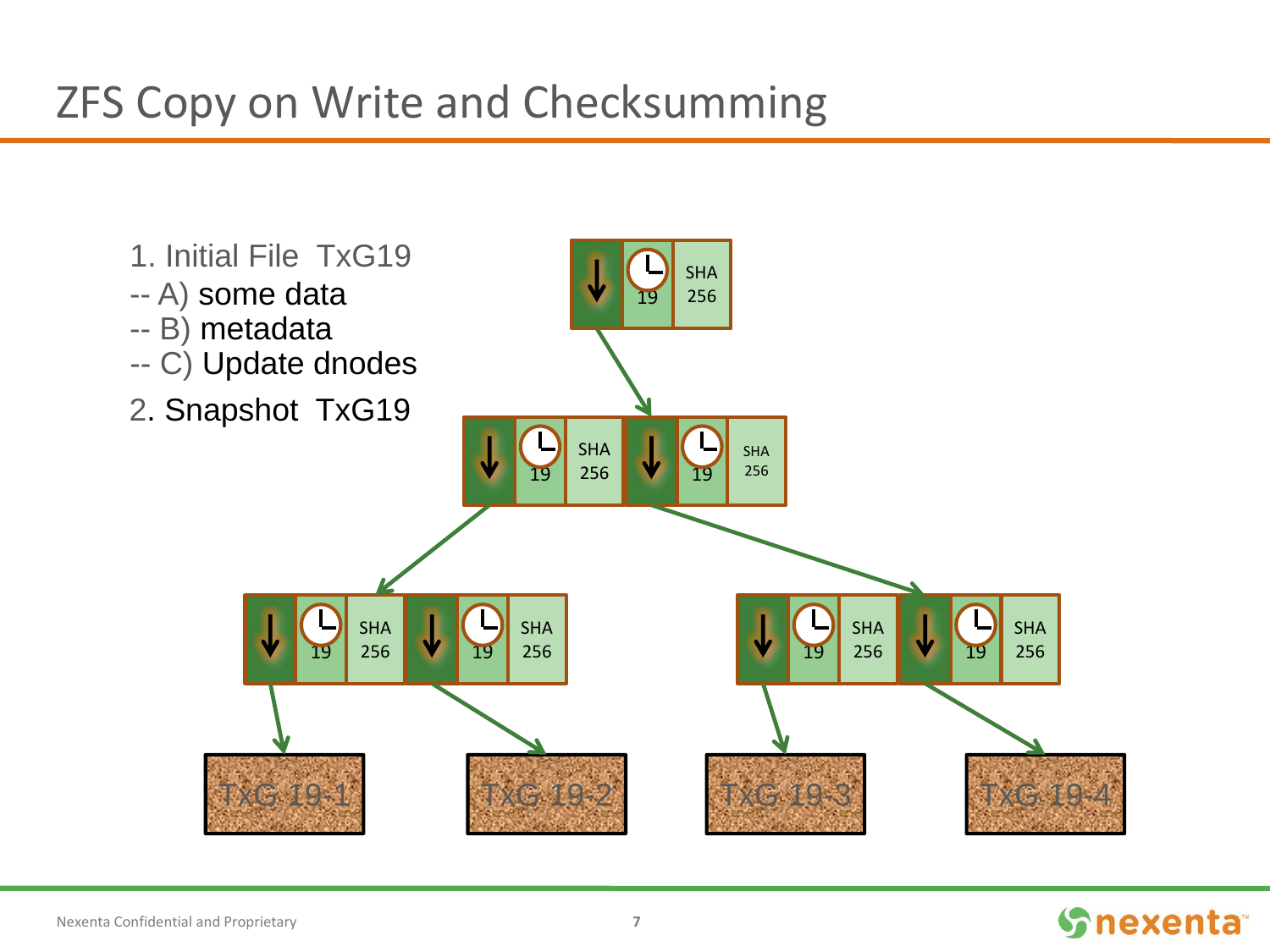#### ZFS rebuild tree for new version



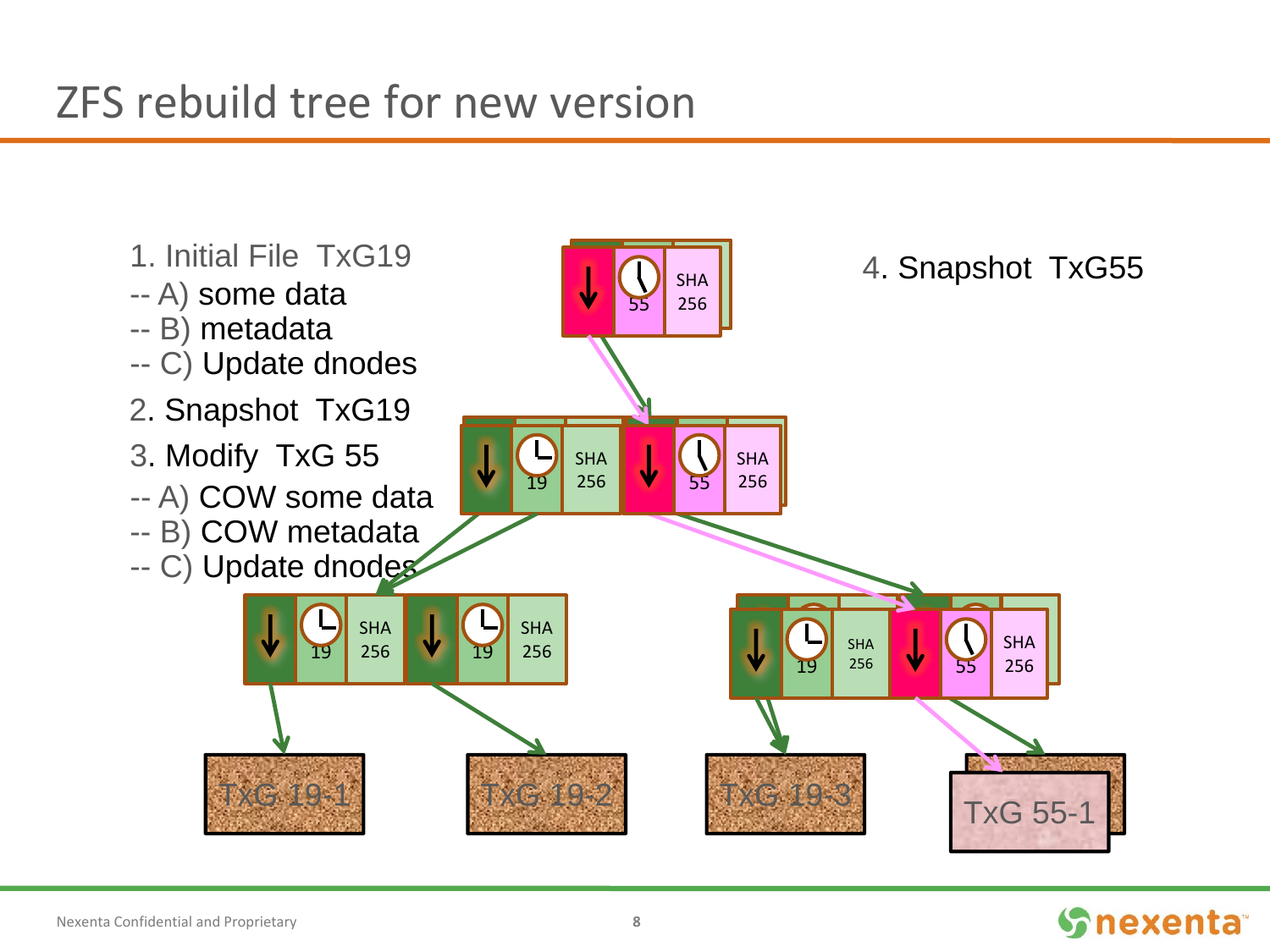## ZFS inherent deduplication in COW



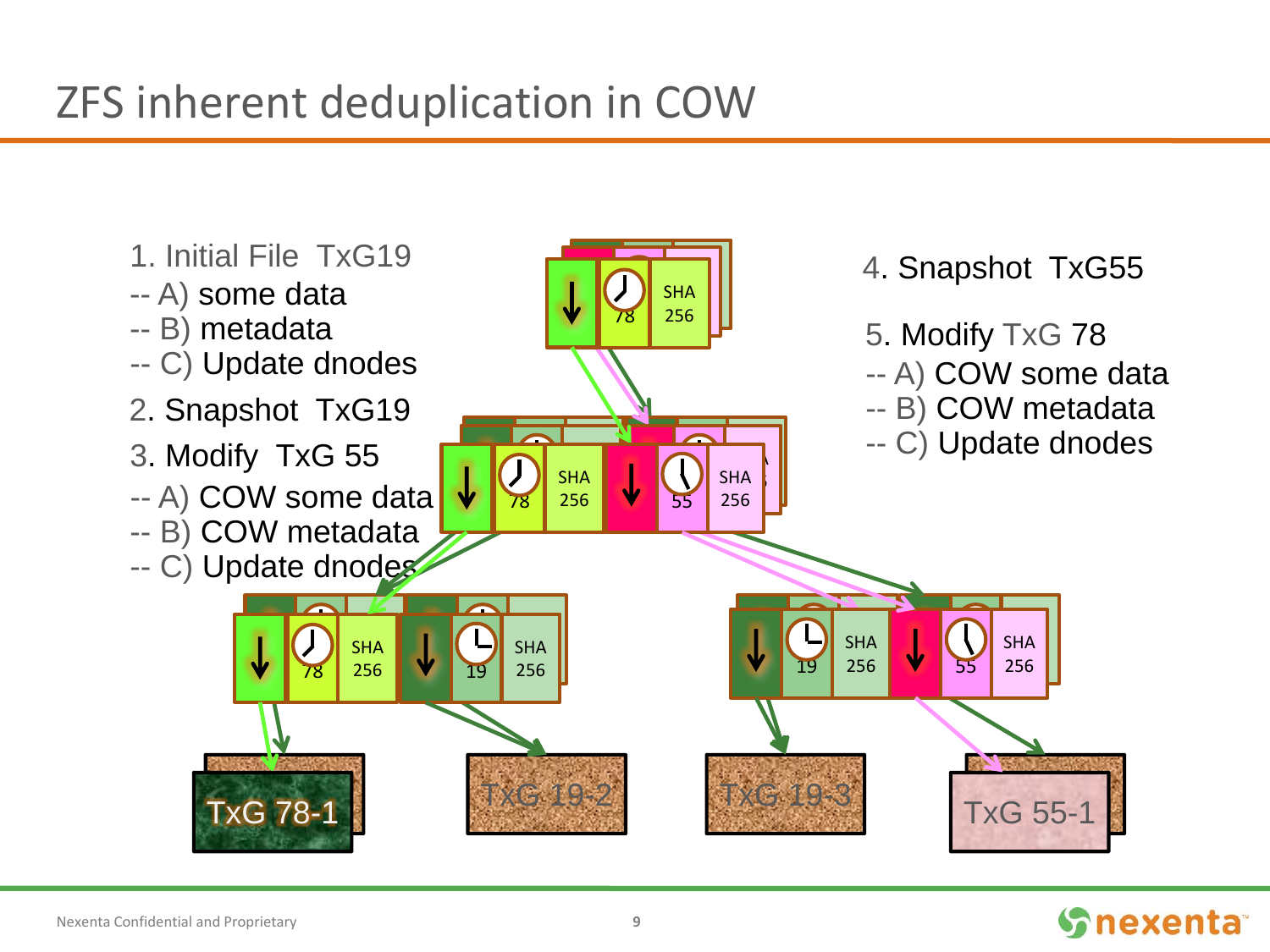## ZFS Freedom to rollback versions/snapshots



#### **S**nexenta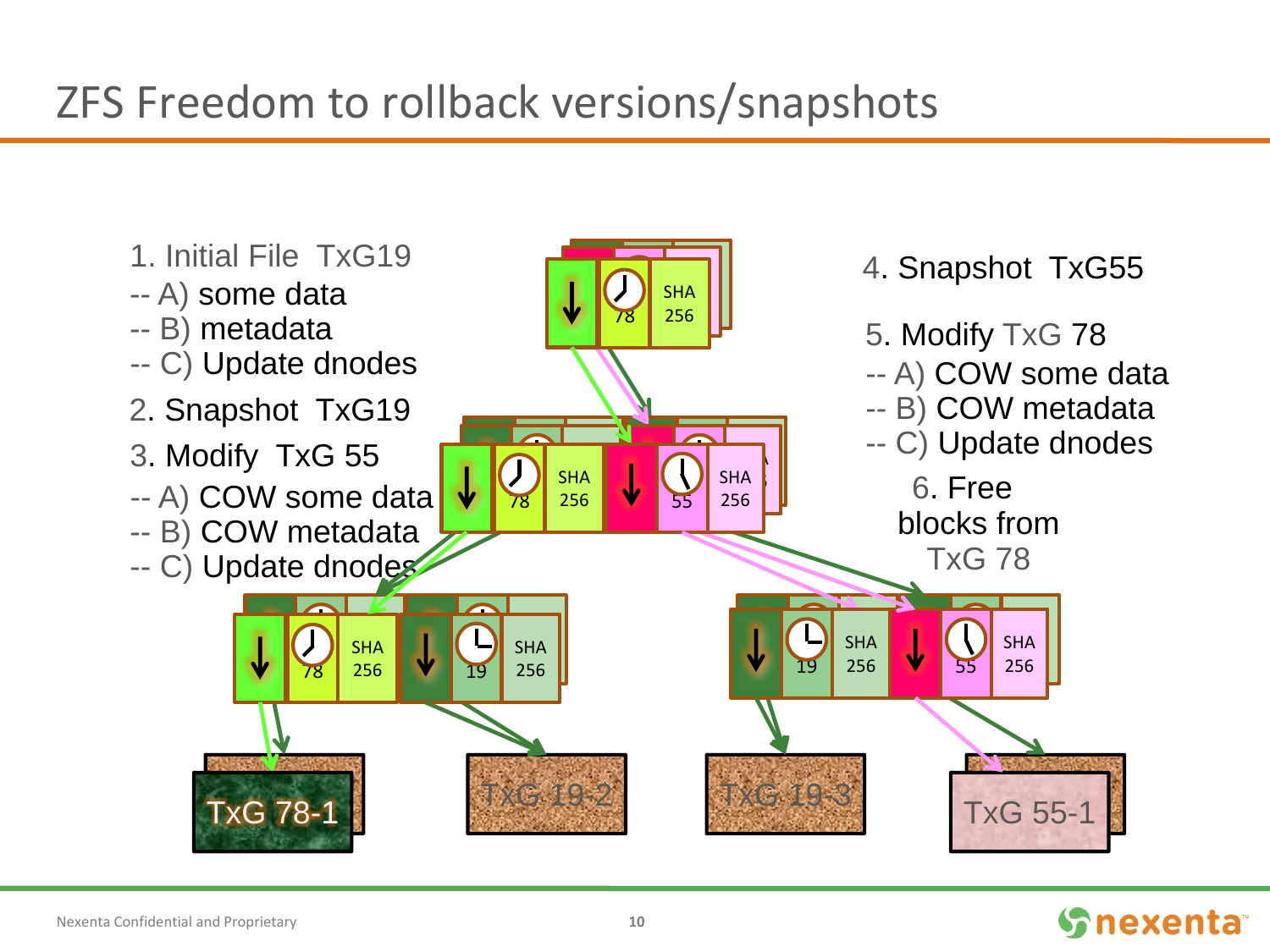- Storage is growing at 2.7 zettabytes/year $1$
- HDD Shipments growth 30%/year<sup>1</sup>
- HDD Areal Density growth 20%/year<sup>1</sup>
- SMR improves areal density by  $25\%$ <sup>1</sup>
- **ZFS may be the only file system that can use SMR drives with NO LOSS in performance!**

1<http://www.storagenewsletter.com/news/disk/seagate-shingled-magnetic-recording>

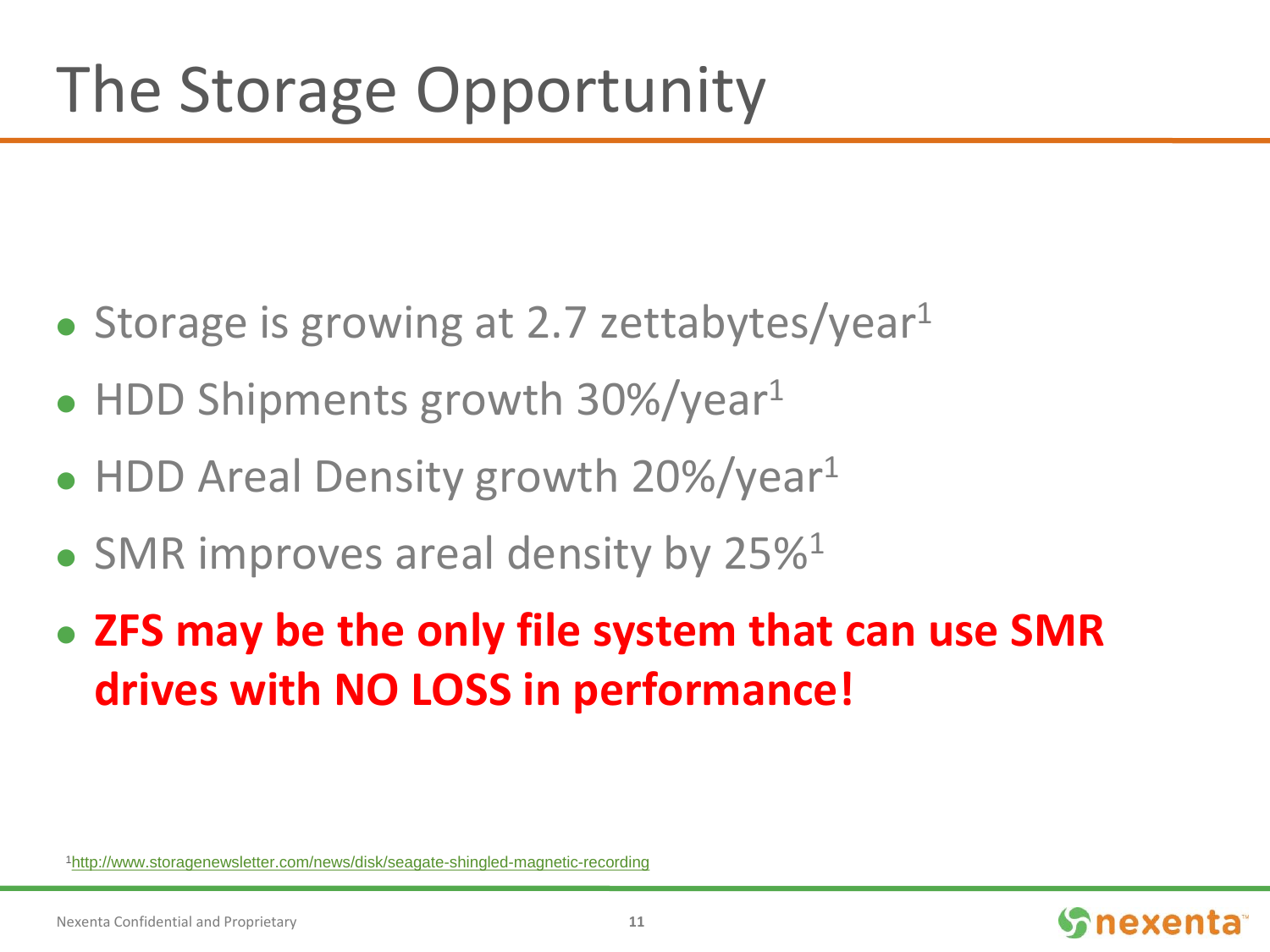## Some Aspects of Devices SMR DEVICES & FLASH DEVICES

HOW ARE THEY THE SAME?

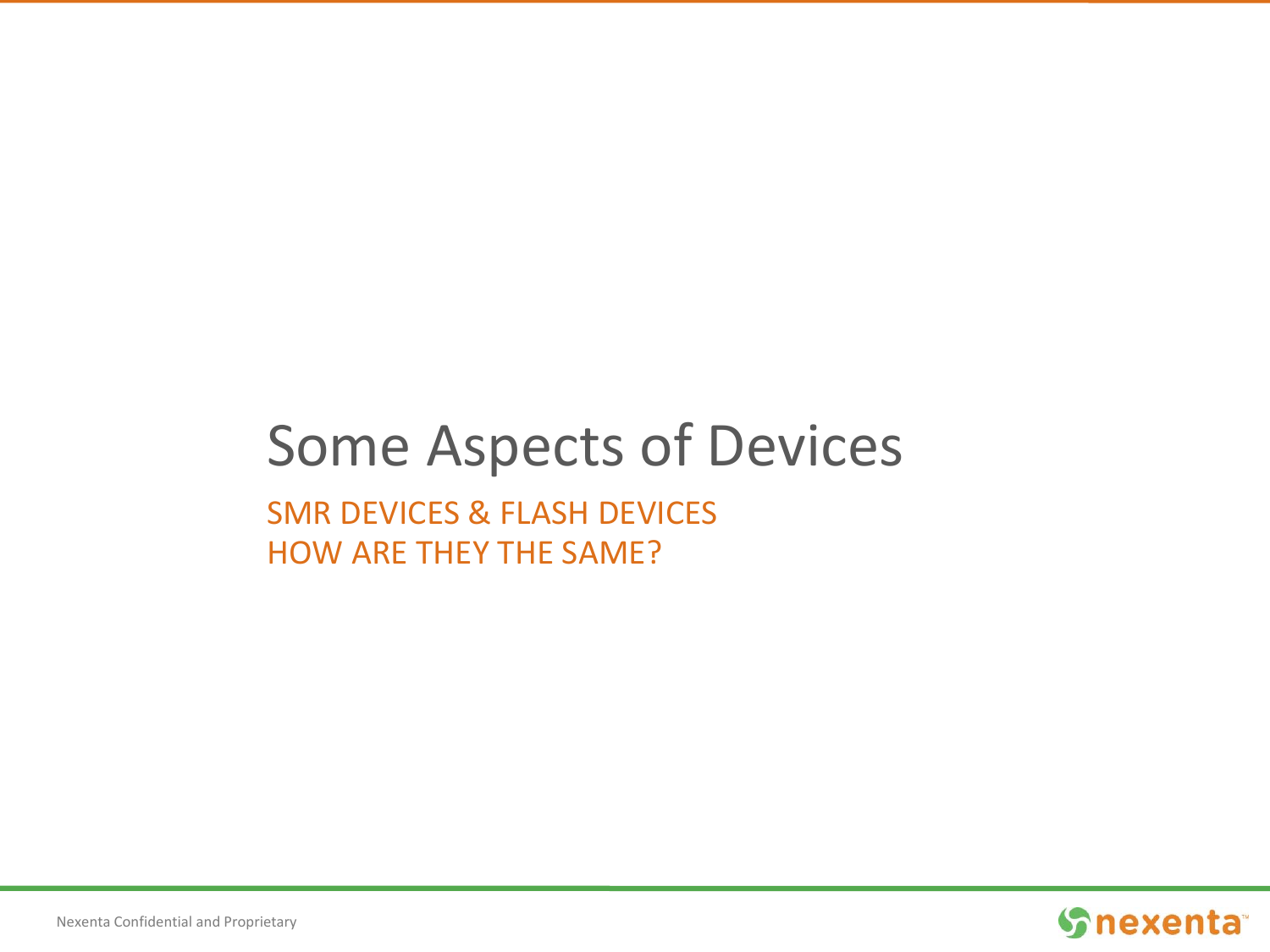#### Traditional Drives



- Data areas White Sectors
- Guarded by gaps Gray
- Can Randomly Read/Write any data area

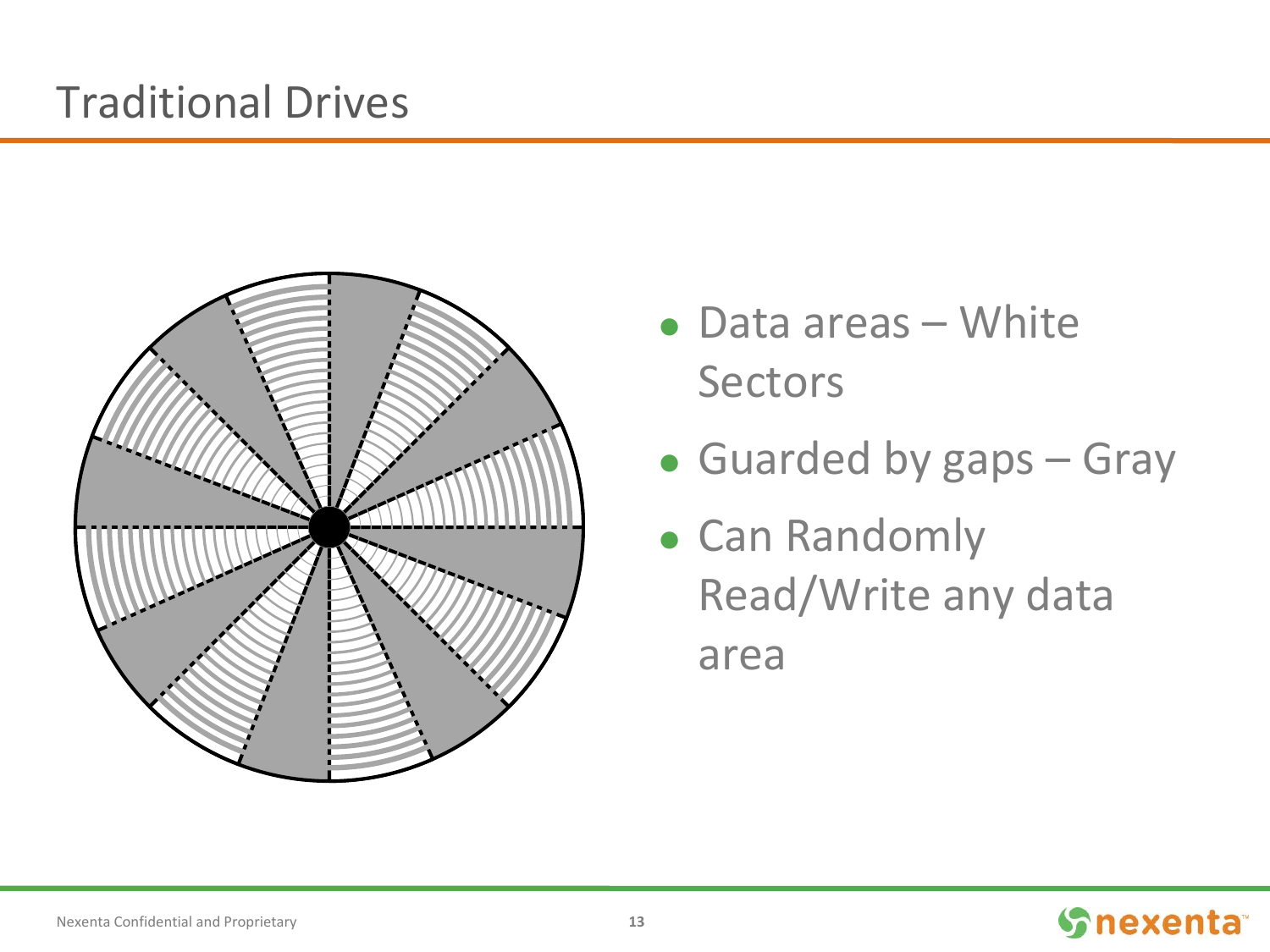### Laying Down Shingles (like on a roof)



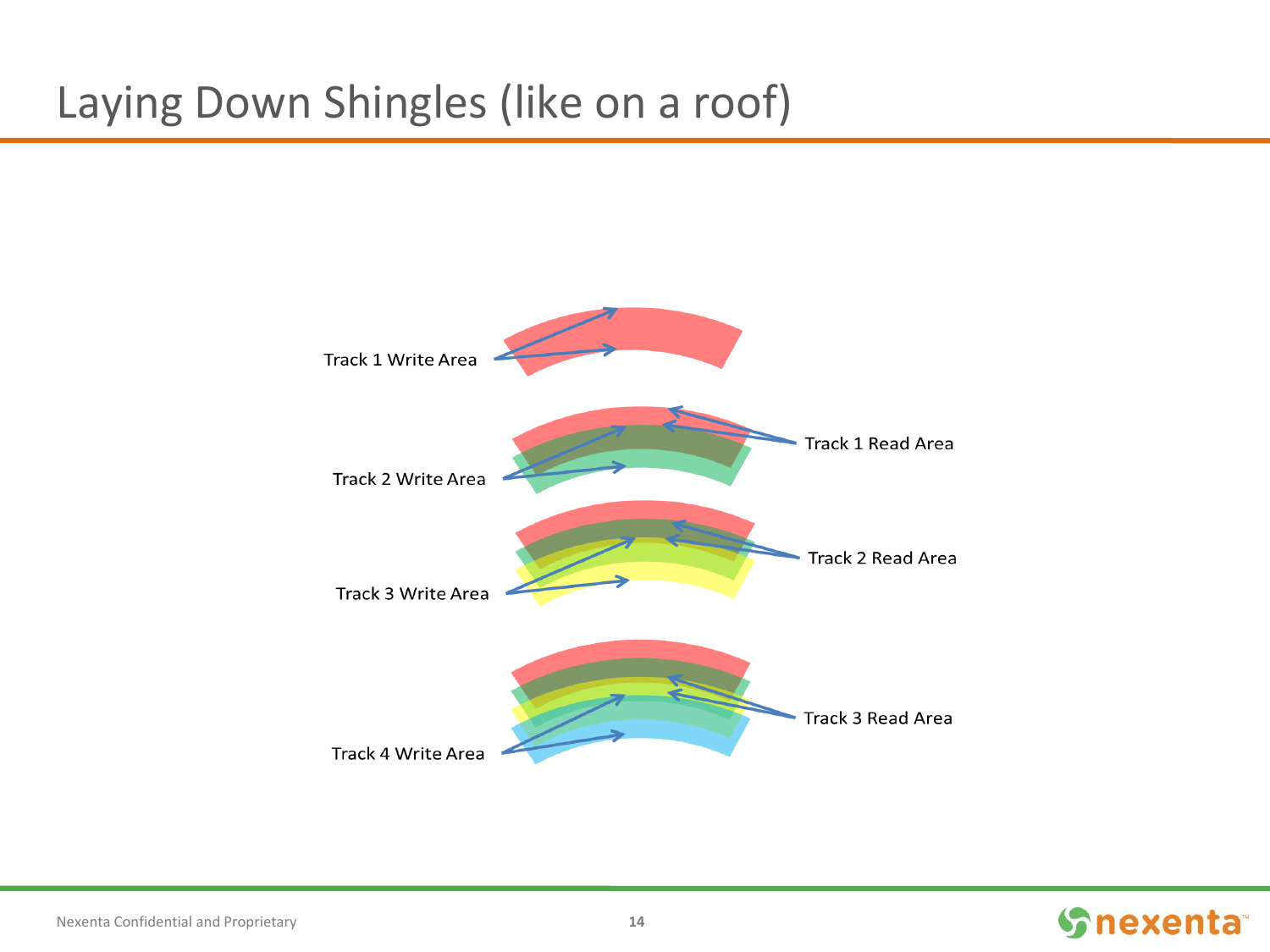- Shingles are grouped by Zone
- Copy from one Zone to another to perform consolidation and/or deletion
- Random I/O in outer Zone (OD) and inner Zone (ID)
- Perfect organization for ZFS Uberblocks



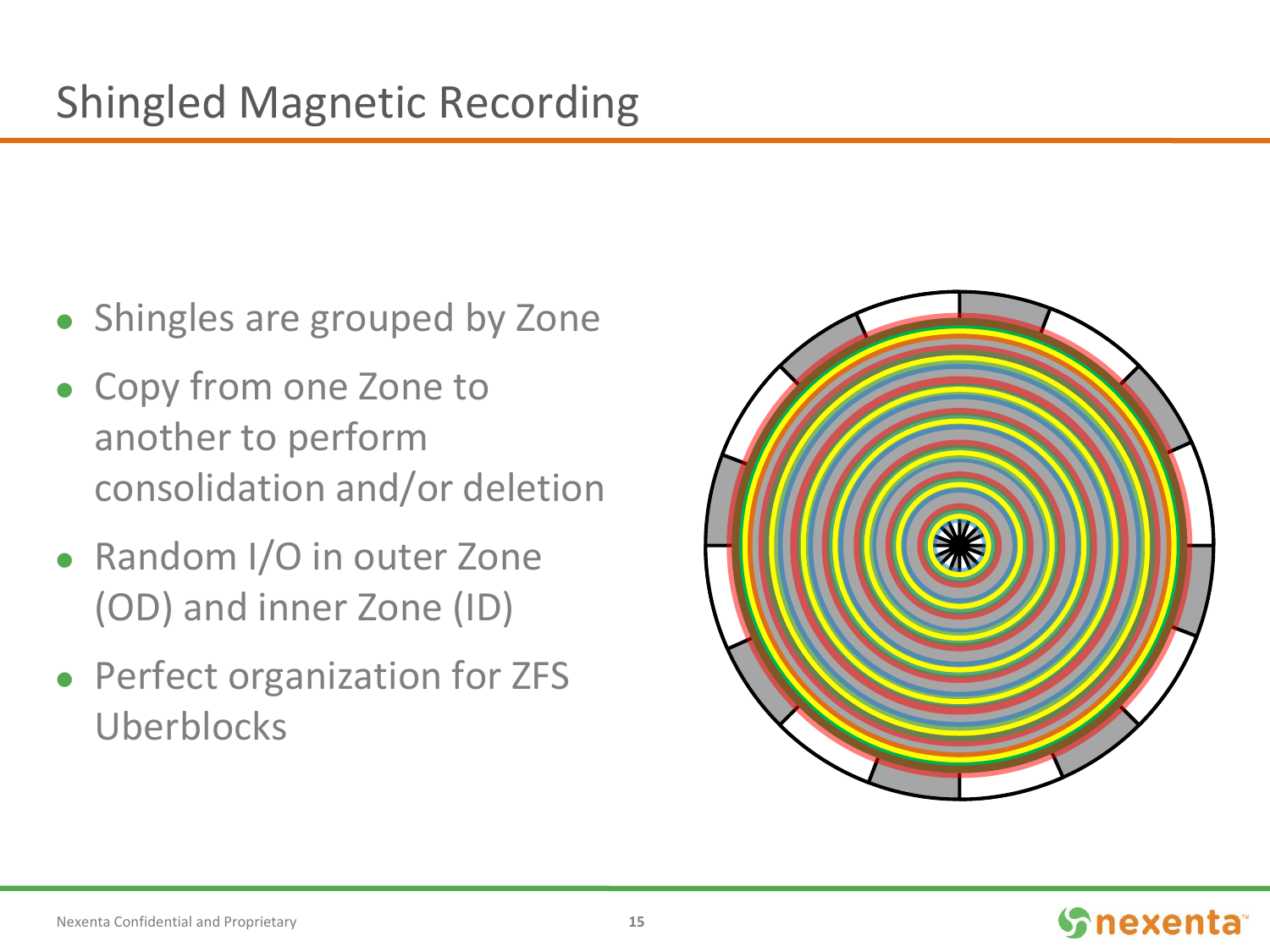• Shingles are grouped by Zone



- SMR will he the domina novt 1-3 voars • SMR will be the dominant method of growing capacity over the next 1-3 years.
- 20+TR drives are on the way • 20+TB drives are on the way.

(OD) and inner Zone (ID)

Random I/O in outer Zone

• Perfect organization for ZFS Uberblocks

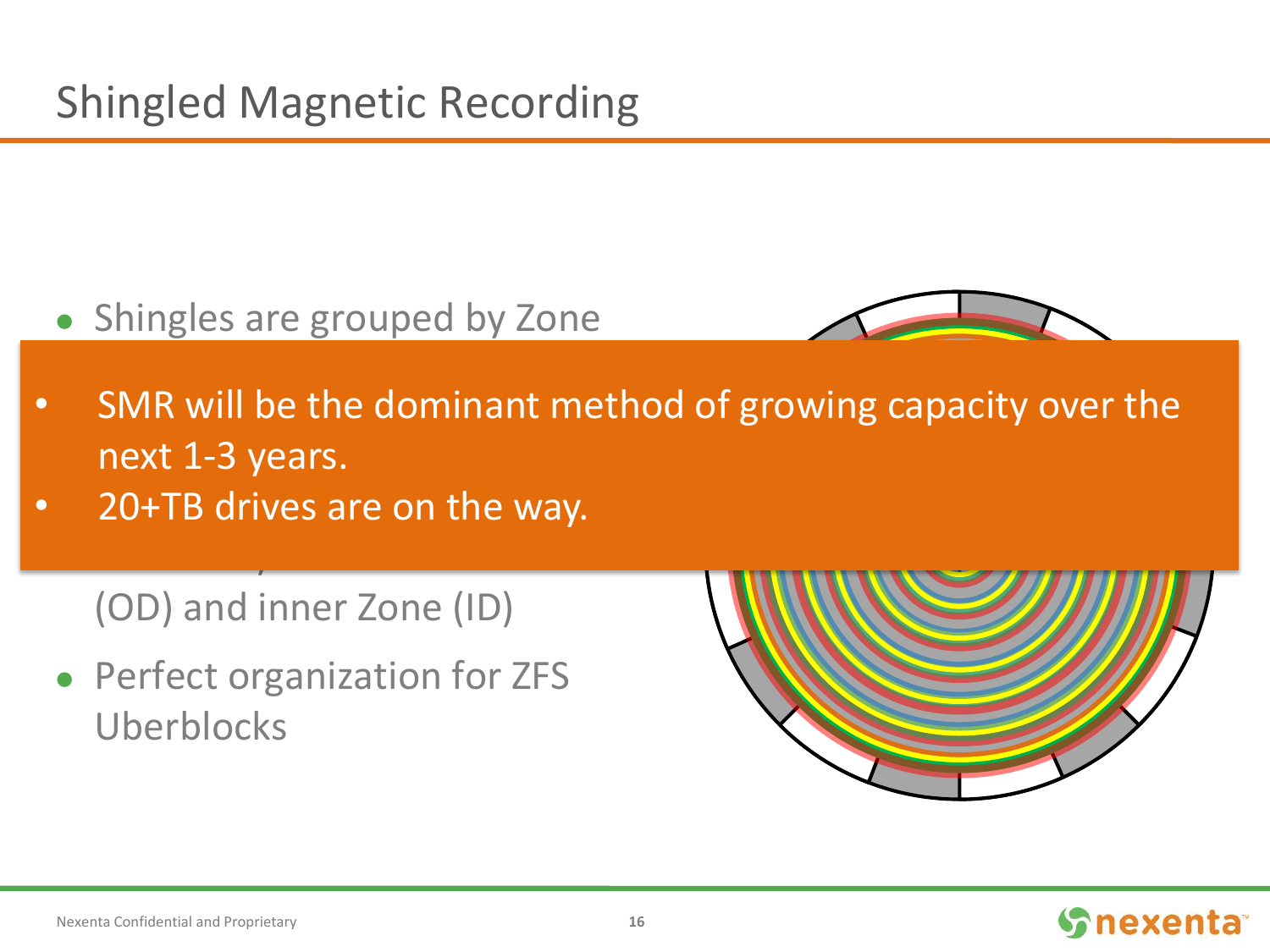- The Flash Translation Layer hides the differences between Flash and HDDs
- FTL provides a remapping of failed cells in SSDs (overprovisioning)
- Erasure Blocks in SSDs are typically 128KB
	- Valid Data in an Erasure Block must be relocated to an alternate location before Erase
	- Uses the overprovisioning remapping mechanism
- These operations are transparent to Operating Systems and File Systems

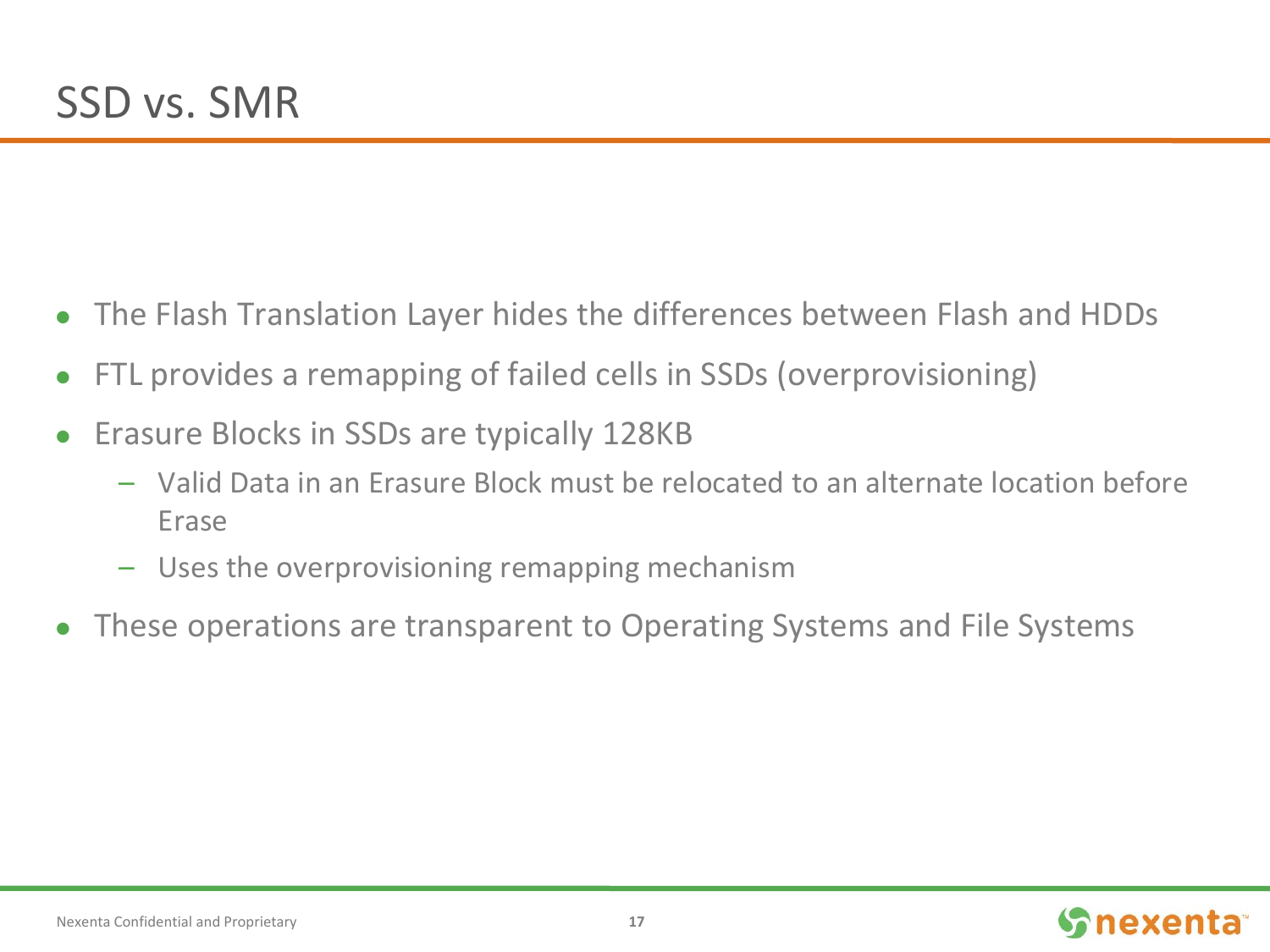#### Challenges for SMR UNPREDICTABLE EMULATION OF RANDOM I/O A NEW GARBAGE COLLECTOR NEED FOR BP-REWRITE

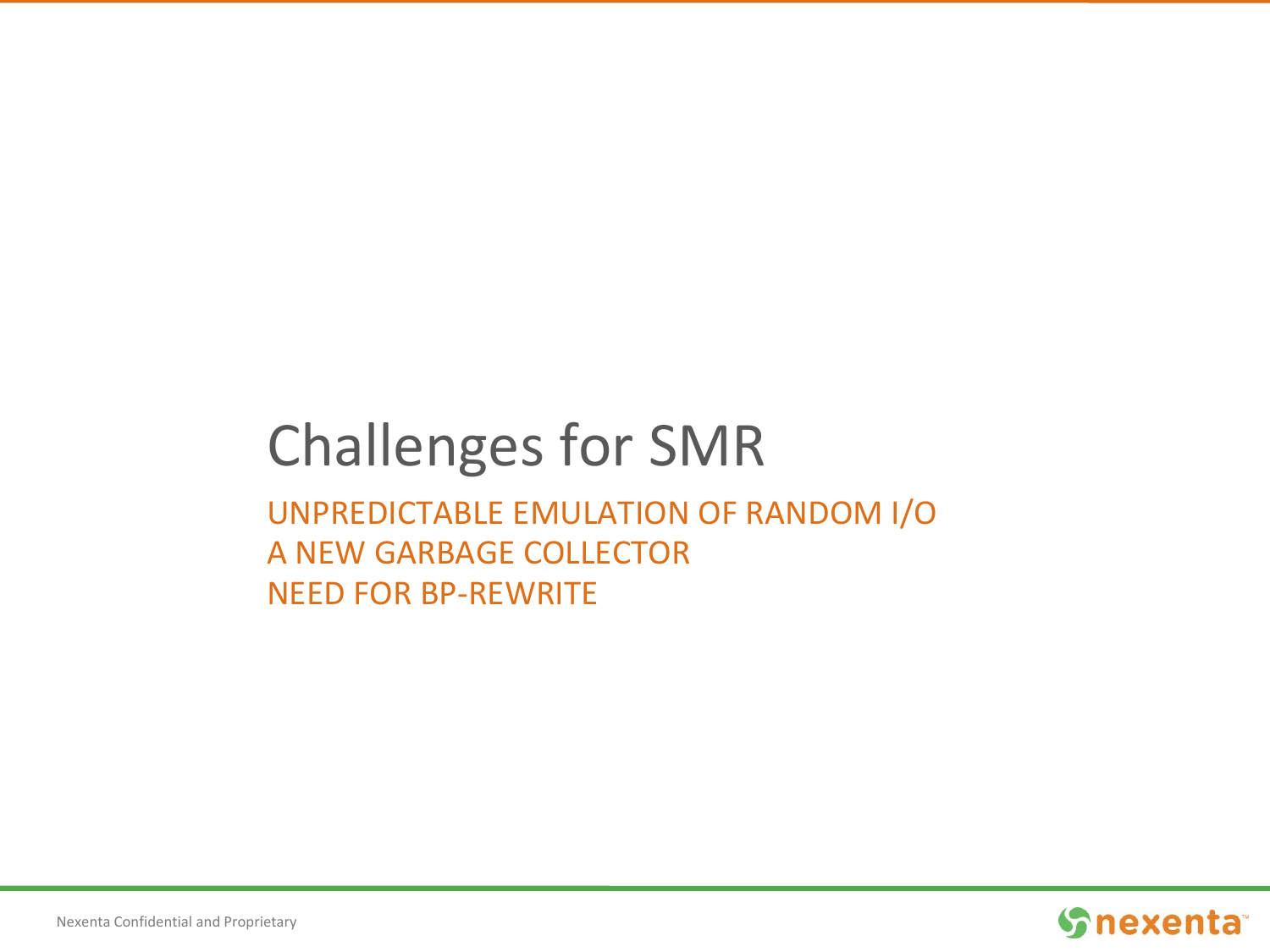- Writes must be in monotonically increasing order
- Large writes (~1 MB) give best performance
- Redirect on Write<sup>†</sup> (e.g. Tegile RoW) requires rewriting Volume Metadata
- Existing file systems (e.g., ext3, ext4, ntfs, etc.) don't work well
- WD has some success with LTFS\* (tape emulation on disk) and NILFS<sup>‡</sup>
- Drive manufacturers have released consumer backup drives only

<sup>\*</sup>[http://en.wikipedia.org/wiki/Linear\\_Tape\\_File\\_System](http://en.wikipedia.org/wiki/Linear_Tape_File_System) ‡ [http://nilfs.sourceforge.net/en/about\\_nilfs.html](http://nilfs.sourceforge.net/en/about_nilfs.html)



[<sup>†</sup>http://publib.boulder.ibm.com/infocenter/ibmxiv/r2/index.jsp?topic=%2Fcom.ibm.help.](http://publib.boulder.ibm.com/infocenter/ibmxiv/r2/index.jsp?topic=/com.ibm.help.xiv.doc/Gen2/xiv_po_ch04_05.html) xiv.doc%2FGen2%2Fxiv\_po\_ch04\_05.html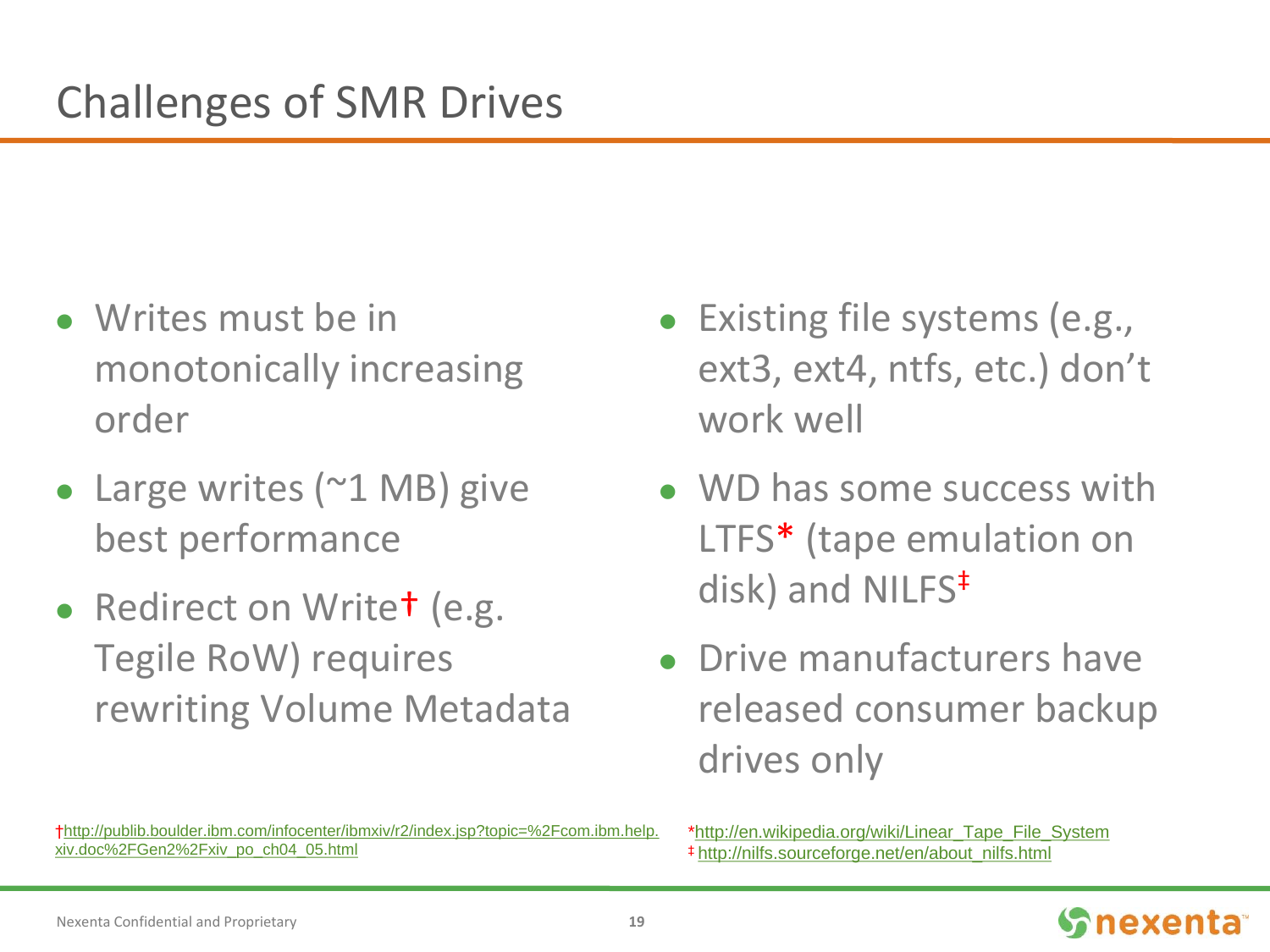- Emulation of Random I/O on SMR
	- Performance is unpredictable
	- Not ready for Enterprise
	- Firmware is complicated and difficult to do
- There are ANSI committees defining command sets for SMR (T10 & T13)

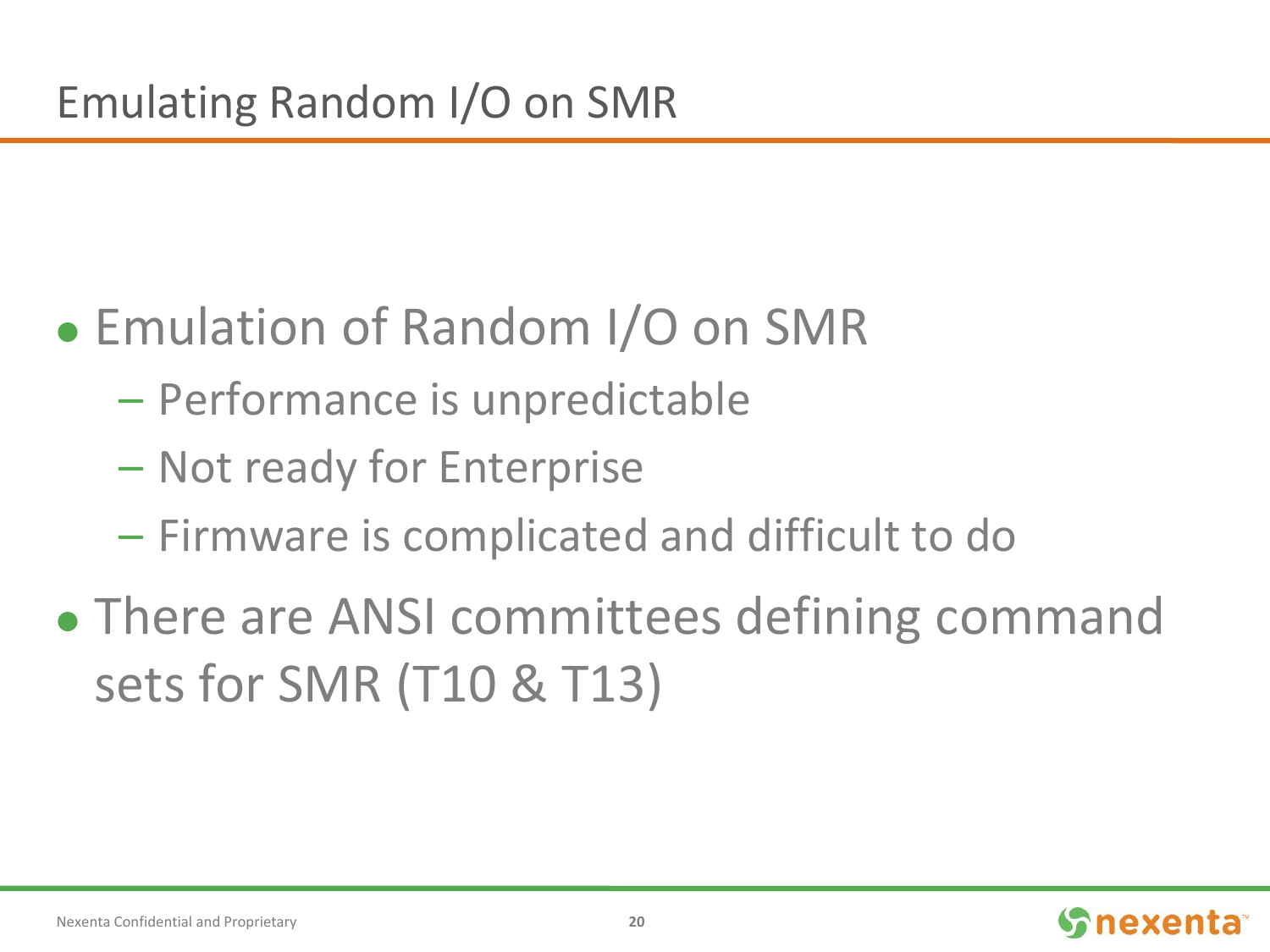- Drive Managed Firmware
	- Drive will emulate a random I/O drive
	- Response times will be unpredictable
	- Challenging to develop & QA from a drive manufacturer perspective
- Cooperative Host/Drive Firmware
	- Drive presents accidental overwrite
	- Drive performs limited random I/O remapping
	- Less challenging than full random I/O
- Host Managed Firmware
	- All aspects of reads/writes are managed by Host
	- Random blocks available on I.D. and O.D. of drive
	- Drive prevents accidental overwrite
	- Simplest firmware

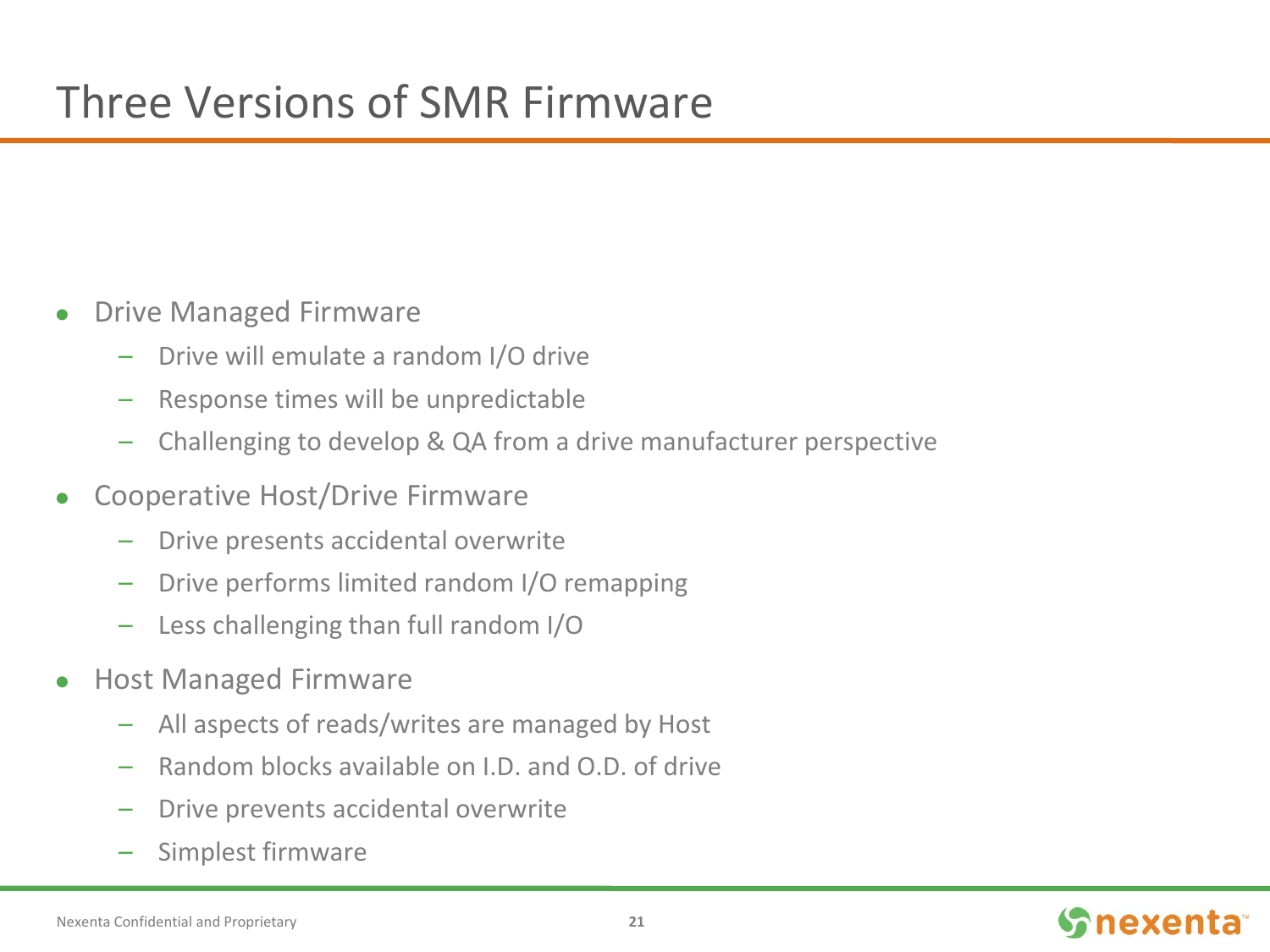- ZFS Copy on Write technology theoretically performs all writes of user and metadata in locations that are monotonically increasing the disk address point.
- The only exceptions are the Random Update to the Uberblocks with the dnode data for the most recently updated transaction groups.

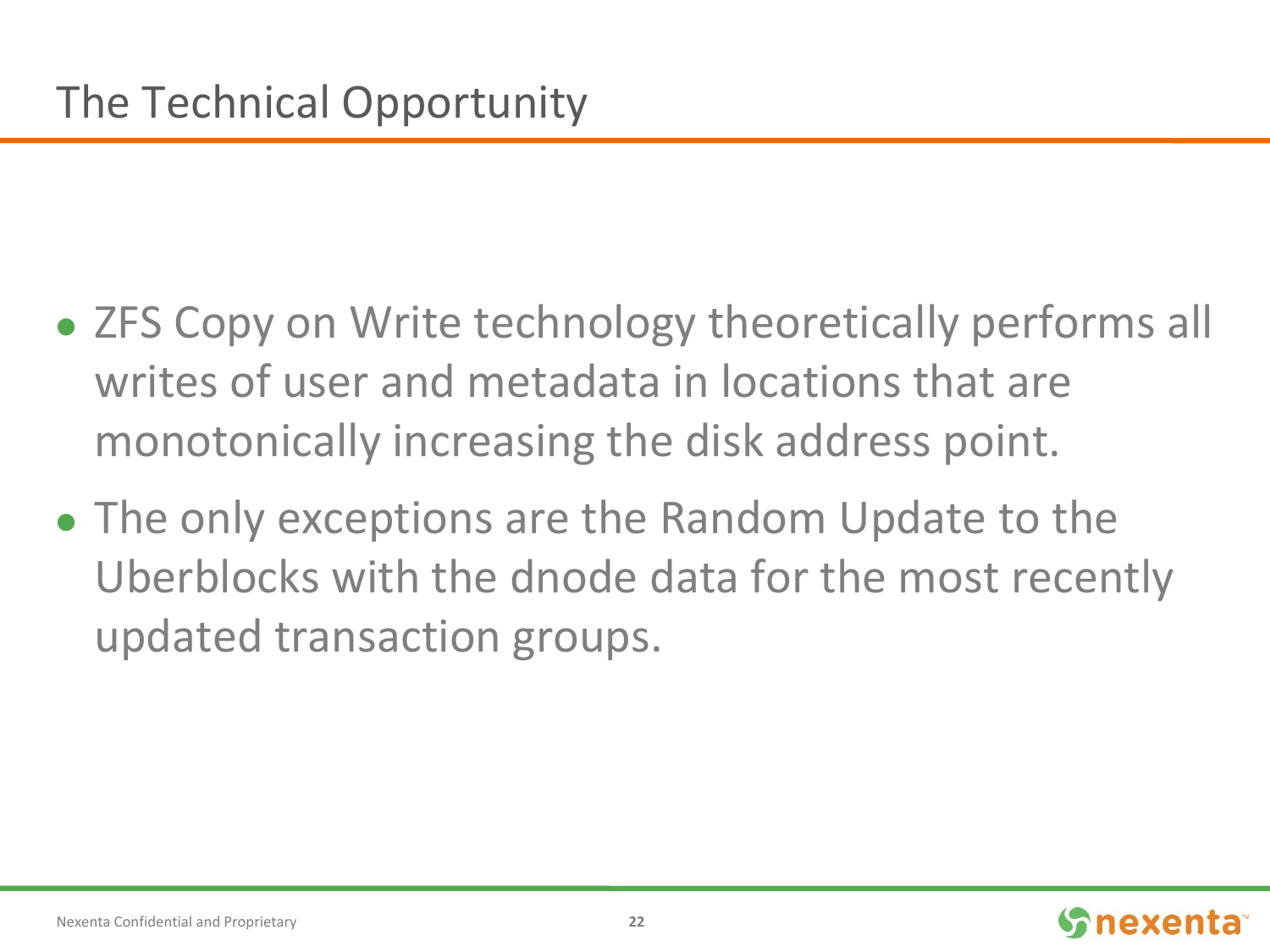- ZFS *may* hiccup and perform some writes out of order.
- ZFS needs good sized random I/O areas at the beginning and the end of the drive (outermost diameter – O.D. and the innermost – I.D. tracks.
- ZFS may do other unscheduled writes in the middle of the drive.
- Garbage collection of unused blocks will require copying the "in use" blocks to other Zones of shingles. Then the "old" Zone can be free to use for new write operations

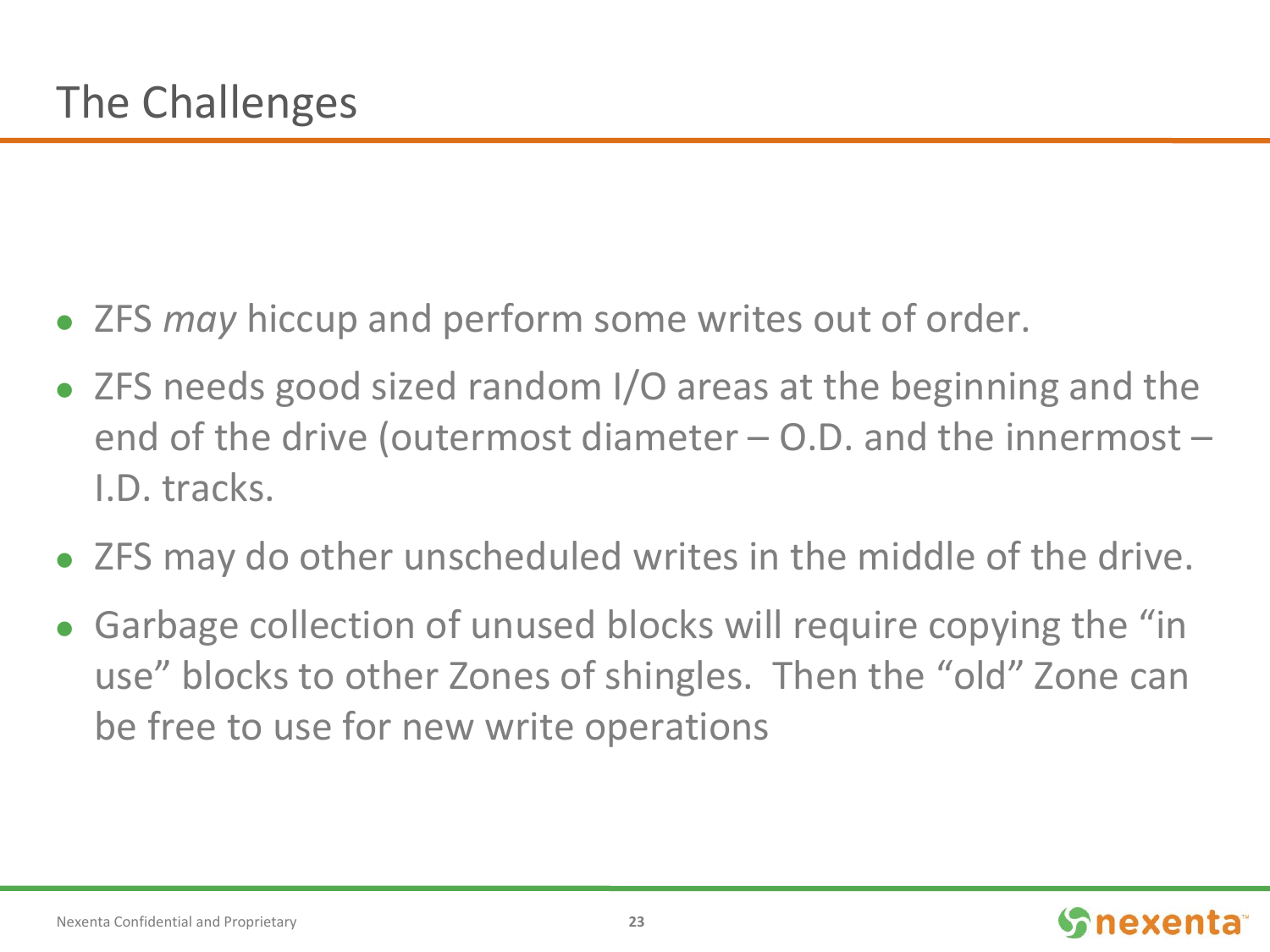- Requires a new version of Garbage Collection
	- Blocks move to "Candidate to Free" on deletion/free
	- Zones with the highest "Candidate to Free" count are done first
	- "Live" (AKA in-use) blocks in these zones have to be copied/moved with  $BP$ -rewrite  $\leftarrow$  The Achilles heel!
	- After all of the live data is moved off a Zone, the entire Zone is "Free"
- Requires implementation of BP-Rewrite to *remap blocks* moving out of a Zone or shingle to other Zones on the drive
- Without BP-Rewrite:
	- No Snapshots
	- No Deduplication

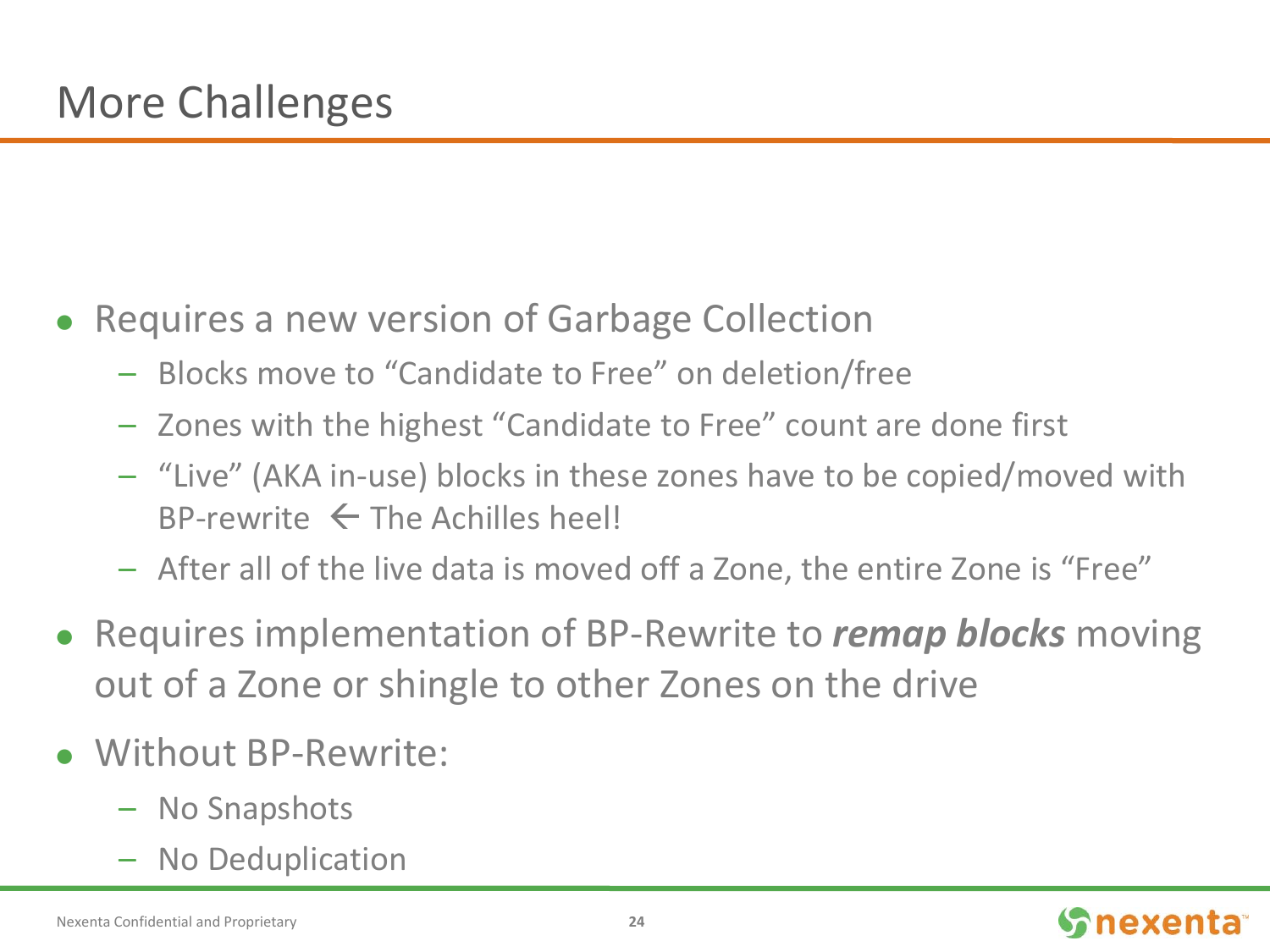# Legacy Storage is Getting Squeezed





**S**nexenta

#### Nexenta Confidential and Proprietary **25**